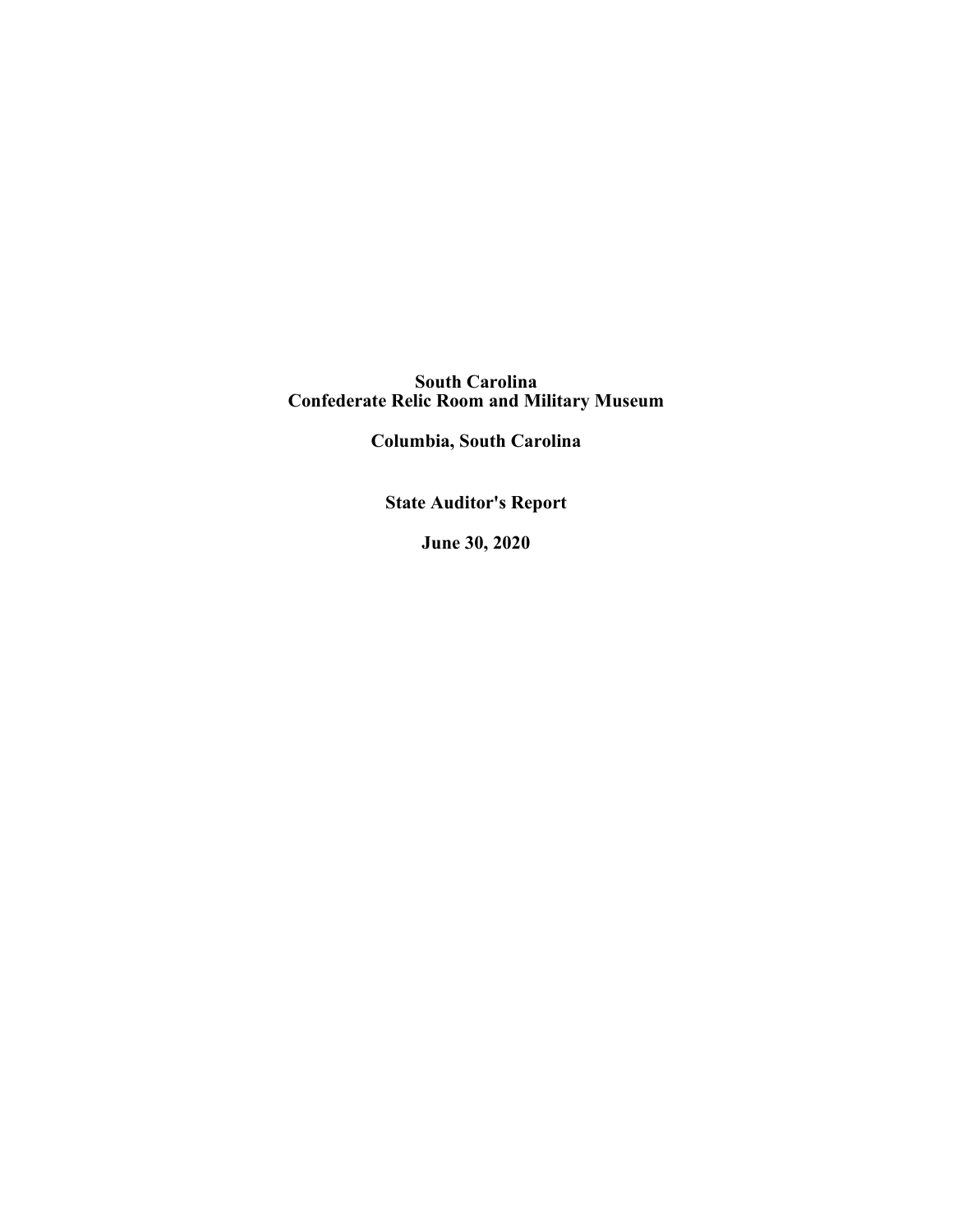

Independent Accountant's Report On Applying Agreed-Upon Procedures

August 23, 2021

Mr. W. Allen Roberson, Executive Director and Members of the Commission South Carolina Confederate Relic Room and Military Museum Columbia, South Carolina

We have performed the procedures described in Attachment 1 on the systems, processes and behaviors related to financial activity of the South Carolina Confederate Relic Room and Military Museum (the Museum) for the fiscal year ended June 30, 2020. The Museum's management is responsible for the systems, processes and behaviors related to financial activity.

The Museum's management has agreed to and acknowledged that the procedures performed are appropriate to meet the intended purpose of understanding the systems, processes and behaviors related to financial activity. This report may not be suitable for any other purpose. The procedures performed may not address all the items of interest to a user of this report and may not meet the needs of all users of this report and, as such, users are responsible for determining whether the procedures performed are appropriate for their purposes.

We were engaged by the Museum to perform this agreed-upon procedures engagement and conducted our engagement in accordance with attestation standards established by the American Institute of Certified Public Accountants. We were not engaged to and did not conduct an examination or review engagement, the objective of which would be the expression of an opinion or conclusion, respectively, on the systems, processes and behaviors related to financial activity of the Museum for the year ended June 30, 2020. Accordingly, we do not express such an opinion or conclusion. Had we performed additional procedures, other matters might have come to our attention that would have been reported to you.

The concept of materiality does not apply to findings to be reported in an agreed-upon procedures engagement. Therefore, all findings from the application of the agreed-upon procedures must be reported unless the definition of materiality is agreed to by the Museum's management. Management of the Museum has agreed that the following deficiencies will not be included in the State Auditor's Report on Applying Agreed-Upon Procedures:

- Errors of less than \$1,000 related to cash receipts and non-payroll cash disbursements transactions.
- Errors of less than \$1,000 related to reporting packages.

We are required to be independent of the Museum and to meet other ethical responsibilities, in accordance with the relevant ethical requirements related to our agreed-upon procedures engagement.

This report is intended solely for the information and use of the Commission and management of the South Carolina Confederate Relic Room and Military Museum, and is not intended to be, and should not be, used by anyone other than these specified parties. However, this report is a matter of public record and its distribution is not limited.

George & Kennedy, II

George L. Kennedy, III, CPA State Auditor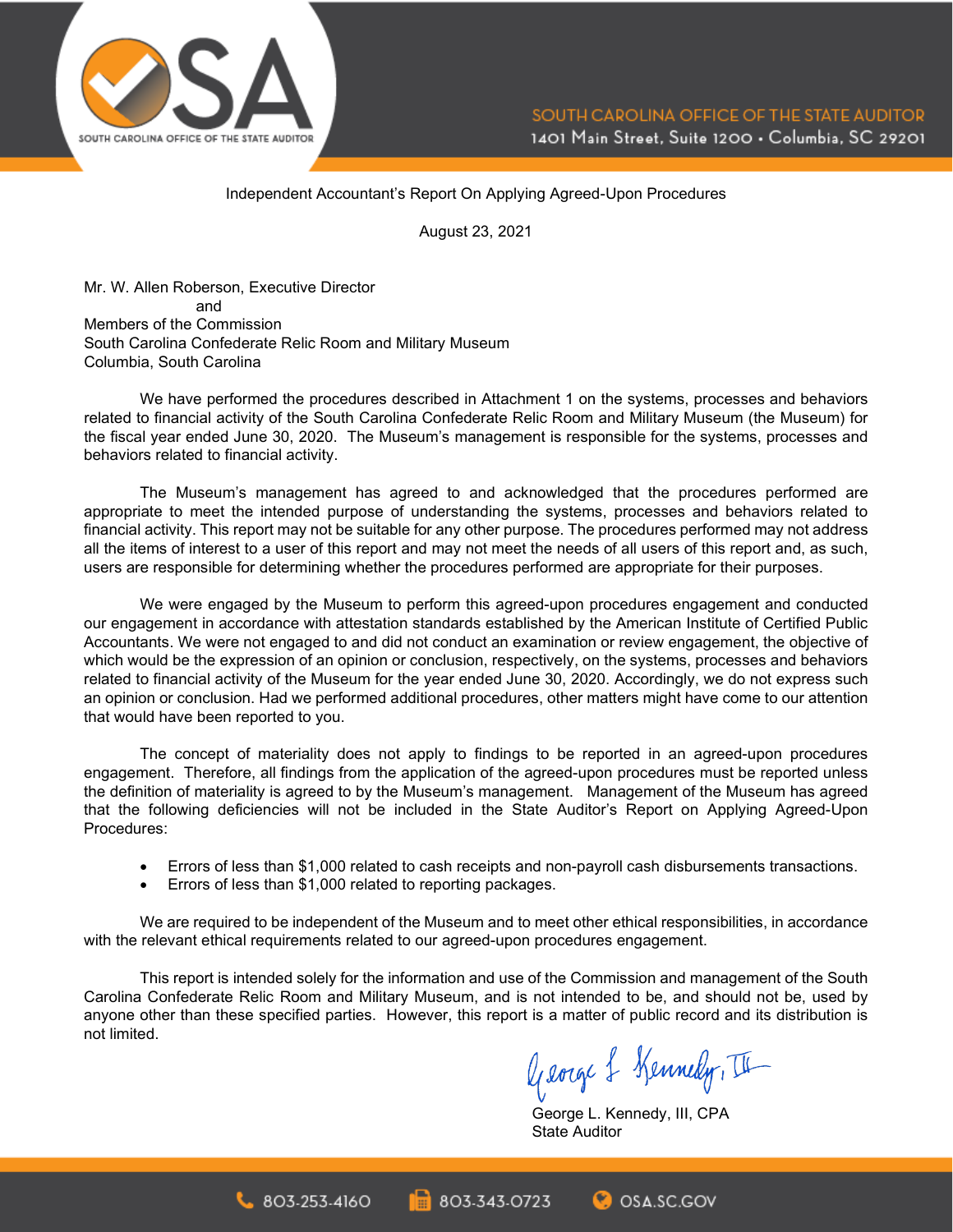# **South Carolina Office of the State Auditor**

# **Agreed - Upon Procedures Related to South Carolina Confederate Relic Room and Military Museum (H96)**

# **Cash Receipts/Revenues**

- 1. Haphazardly select ten cash receipts transactions and inspect supporting documentation to determine:
	- Supporting documentation for the transaction agrees with the general ledger as to amount, date, payor, and account classification.
	- Revenues/receipts were deposited in a timely manner in accordance with Proviso 117.1 of the fiscal year 2020 Appropriation Act.
	- Both revenue collections and amounts charged are properly authorized by law.
	- Receipts are recorded in the proper fiscal year.

We found no exceptions as a result of the procedure.

# **Cash Disbursements/Non-payroll Expenditures**

- 2. Haphazardly select five non-payroll disbursements and inspect supporting documentation to determine:
	- The transaction is properly completed as required by Museum procedures and invoice(s) agree(s) with general ledger as to vendor, amount, and date.
	- All supporting documents and approvals are present and agree with the invoice.
	- The transaction is an actual expenditure of the Museum.
	- The transaction is properly classified in the general ledger.
	- Disbursement is recorded in the proper fiscal year.
	- Clerical accuracy.
- 3. Haphazardly select five purchasing card transactions from the Office of the State Comptroller General's (CG) listing of purchasing card transactions for fiscal year 2020 and inspect supporting documentation to determine:
	- The cardholder is an authorized user and individual credit limits have been properly approved in accordance with Museum policies.
	- The purchase is authorized based on the cardholder's job title/position.
	- The monthly purchase summary was submitted along with applicable receipts and signed by both the supervisor and cardholder.
	- The purchase did not exceed the single transaction limit or the individual credit limit and there was no indication of transaction splitting.

We found no exceptions as a result of the procedures.

# **Payroll**

- 4. Haphazardly select three employee payments during the fiscal year to:
	- Inspect the employee's payroll and/or personnel file for various forms, communications, etc., to determine that the person is a true employee of the Museum.

For Salaried Employees:

• Agree gross pay to supporting documentation of gross salary for the fiscal year. Inspect any changes for proper approval.

For Hourly Employees:

• Agree the hourly rate to supporting documentation. Inspect time sheets for proper approval and recalculate gross pay.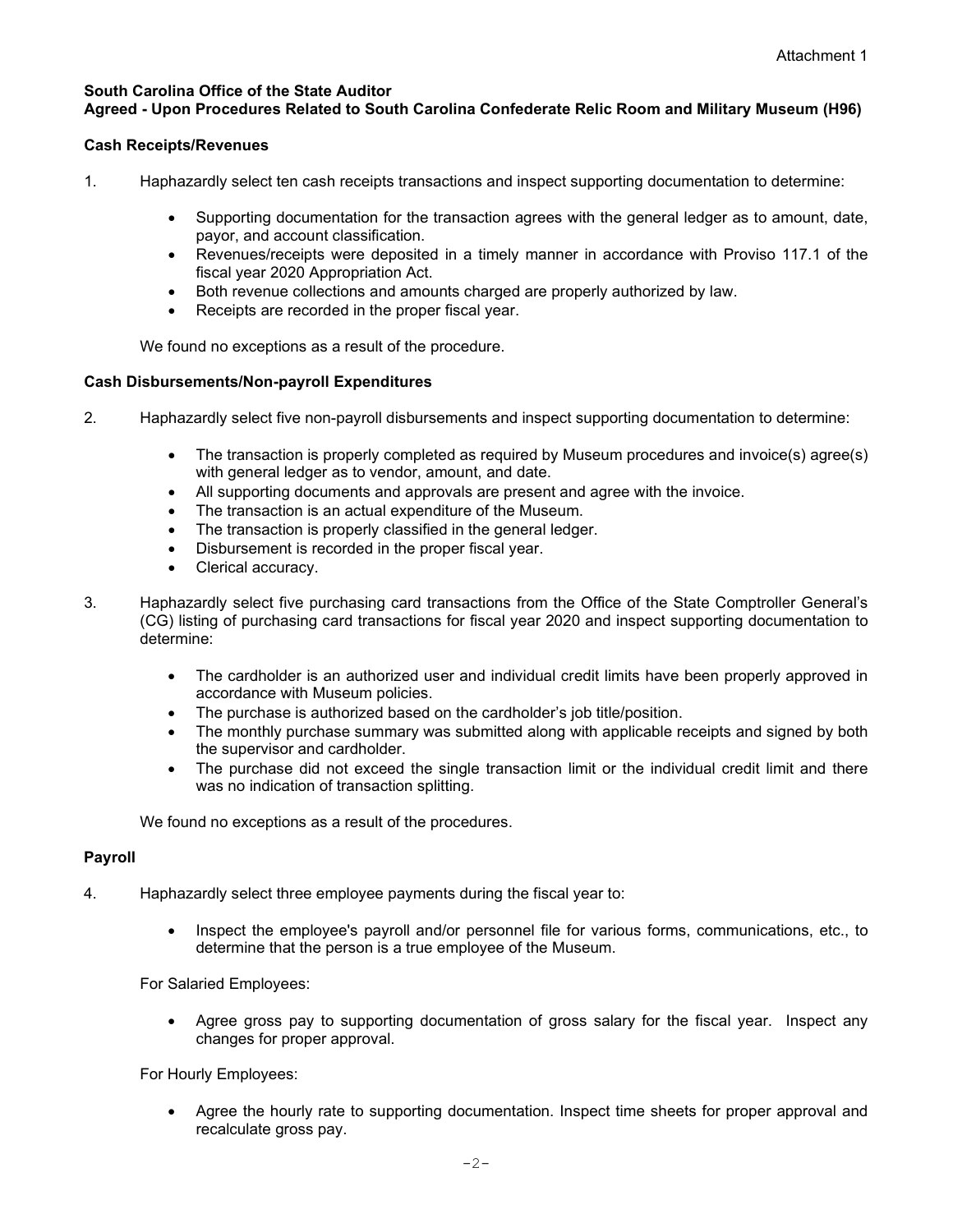# **Payroll (Continued)**

5. Inspect the sole full-time equivalent employee who terminated employment during the fiscal year to determine if the employee was removed from the payroll in accordance with the Museum's policies and procedures, and that the employee's last paycheck, including any leave payout, was properly calculated in accordance with applicable State law.

We found no exceptions as a result of the procedures.

## **Journal Entries and Transfers**

- 6. Haphazardly select three journal entries and two transfers and inspect supporting documentation to determine:
	- Postings in the general ledger agree to supporting documentation.
	- Transaction is properly approved.
	- The purpose of the transaction.

We found no exceptions as a result of the procedure.

#### **Reporting Packages**

- 7. Inspect fiscal year end reporting packages submitted to the CG. Compare responses in the Master Reporting Package Checklist and any required supplemental information to year end reporting packages submitted to the CG, the South Carolina Enterprise Information System (SCEIS) and Museum prepared records. Additionally, compare the dates submitted to the due dates established by the CG's Reporting Policies and Procedures Manual.
- 8. In addition to the procedure above, perform the following:
	- Inventory Reporting Package

Agree amounts to the SCEIS *Yearend Reporting - Inventory* report. In addition, agree the Museum's reconciliation of physical inventory to the SCEIS general ledger and Museum prepared records.

• Subsequent Events Questionnaire

Compare responses and any required supplemental information to the SCEIS general ledger and Museum prepared records. In addition, haphazardly select two payables subsequently reported and determine if the amounts were properly classified, calculated, reported, and excluded from the original Accounts Payable Reporting Package submission.

We found no exceptions as a result of the procedures.

#### **Assets and Personal Property**

- 9. Inspect all (three) capital asset retirements and supporting documentation to determine that the asset was approved for removal and removed from the general ledger in accordance with the CG's Reporting Policies and Procedures Manual.
- 10. Through inquiry of management and inspection of supporting documentation, determine that an inventory of Museum property, excluding expendables, was completed during the fiscal year as required by South Carolina Code of Laws Section 10-1-140.

We found no exceptions as a result of the procedures.

# **Collection Items**

11. Haphazardly select five items from the Museum's inventoried list of collection items and observe their existence.